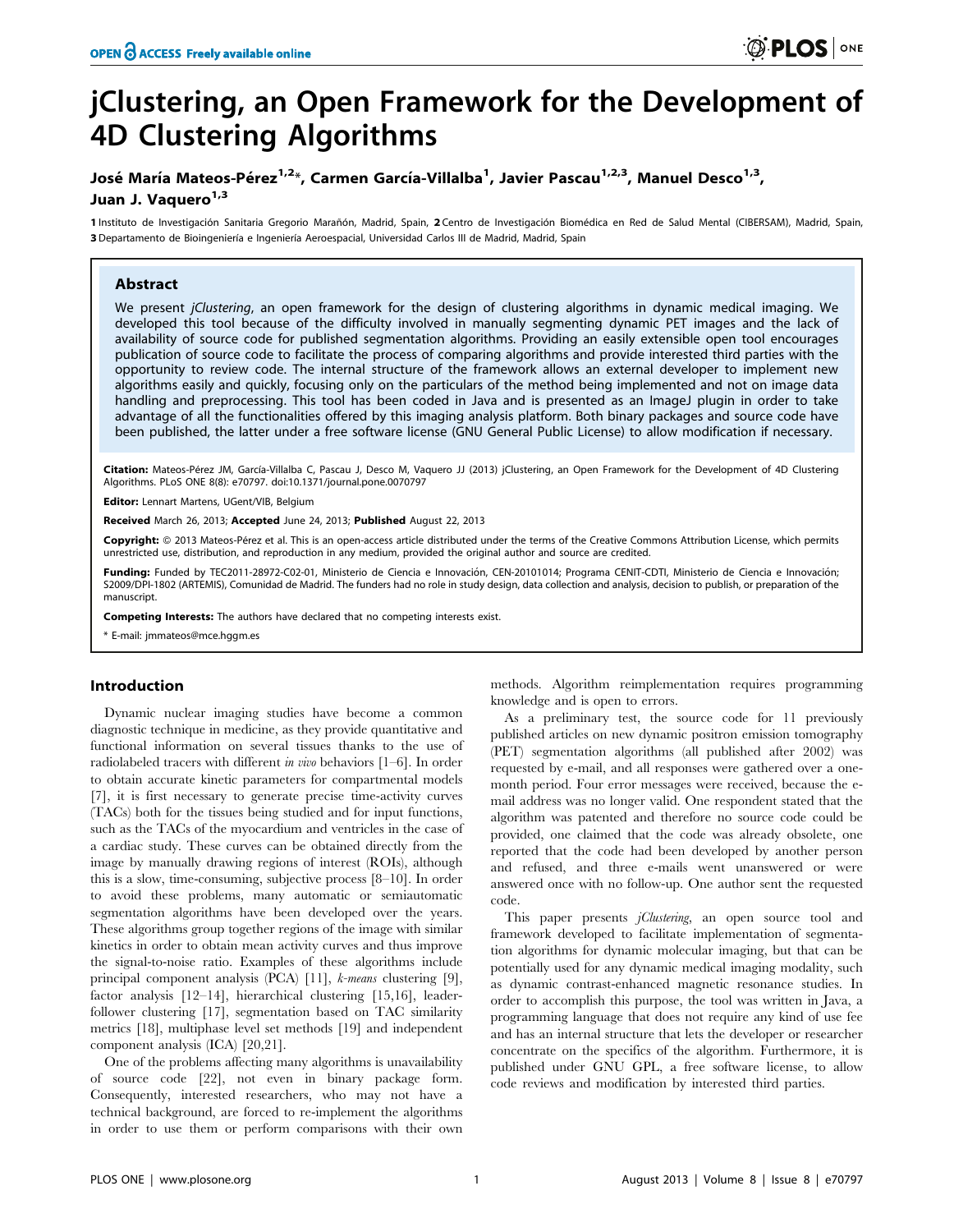## Materials and Methods

#### Programming languages and design considerations

As *jClustering* was designed to simplify the implementation of new segmentation algorithms in dynamic nuclear medicine studies, image handling (eg, loading, saving, displaying) was separated as much as possible from segmentation. Therefore, it was decided that this tool would be developed as an ImageJ plugin [23]. ImageJ is an imaging processing platform developed by the National Institutes of Health (Bethesda, Maryland, USA) with a very active community of users and developers and many different plugins and macros developed by this community [24]. It provides an open and stable application programming interface (API) that performs the background tasks and allows easy and reliable 4D (3D plus time) image manipulation.

The tool presented here was developed using Java (Oracle Corporation, Santa Clara, California, USA), as ImageJ is written in this programming language. Developing with Java is free and therefore fits with the objectives of the project.

## Processing workflow overview

The process of generating cluster images by temporal similarity involves the analysis of all the TACs in order to group them into different classes, each with a mean activity curve, according to a specific algorithm. These classes are then said to define different regions in the subject according to variations in their kinetics.

The workflow implemented was kept as simple as possible and is depicted in Figure 1. In short, each individual voxel TAC is passed to the ClusteringTechnique module, which can re-use a ClusteringMetric if the metric of a particular algorithm has already been used. This ClusteringTechnique module groups together objects of the class Voxel (which contains TAC data and spatial information) using the Cluster class and adds all the formed Cluster objects to a native ArrayList object. Then, the final ArrayList object is automatically converted to an ImagePlus object for cluster visualization, since it is a native ImageJ image object. In order to present the clusters comprehensively, a pseudo-dynamic image containing  $n+1$  frames is used, with *n* being the total number of clusters formed. The  $n^{th}$ frame contains the visual information for the  $n^{th}$  cluster, and the last frame contains a simultaneous composition of all the clusters for better spatial reference. This simplified workflow will be expanded in the following section as the relevant classes are discussed. The full public API can be found in File S1.

## Relevant implemented classes and methods

ImagePlusHyp. The clustering algorithm reads the 3D image temporal sequence as a set of individual TACs, each of which corresponds to a single voxel.

ImageJ stores 4D images, called HyperStacks, as 3D images in which the slice number is proportional to the number of slices and frames combined (e.g., a HyperStack with 20 slices and 20 frames will contain 400 slices); therefore, obtaining the temporal TAC values for a given voxel involves inspecting the slices in the correct



Figure 1. Basic flow diagram. Flow diagram of the basic steps necessary to perform a clustering operation. In iterative algorithms, several loops of the voxel assignation stage can be performed until convergence is reached. doi:10.1371/journal.pone.0070797.g001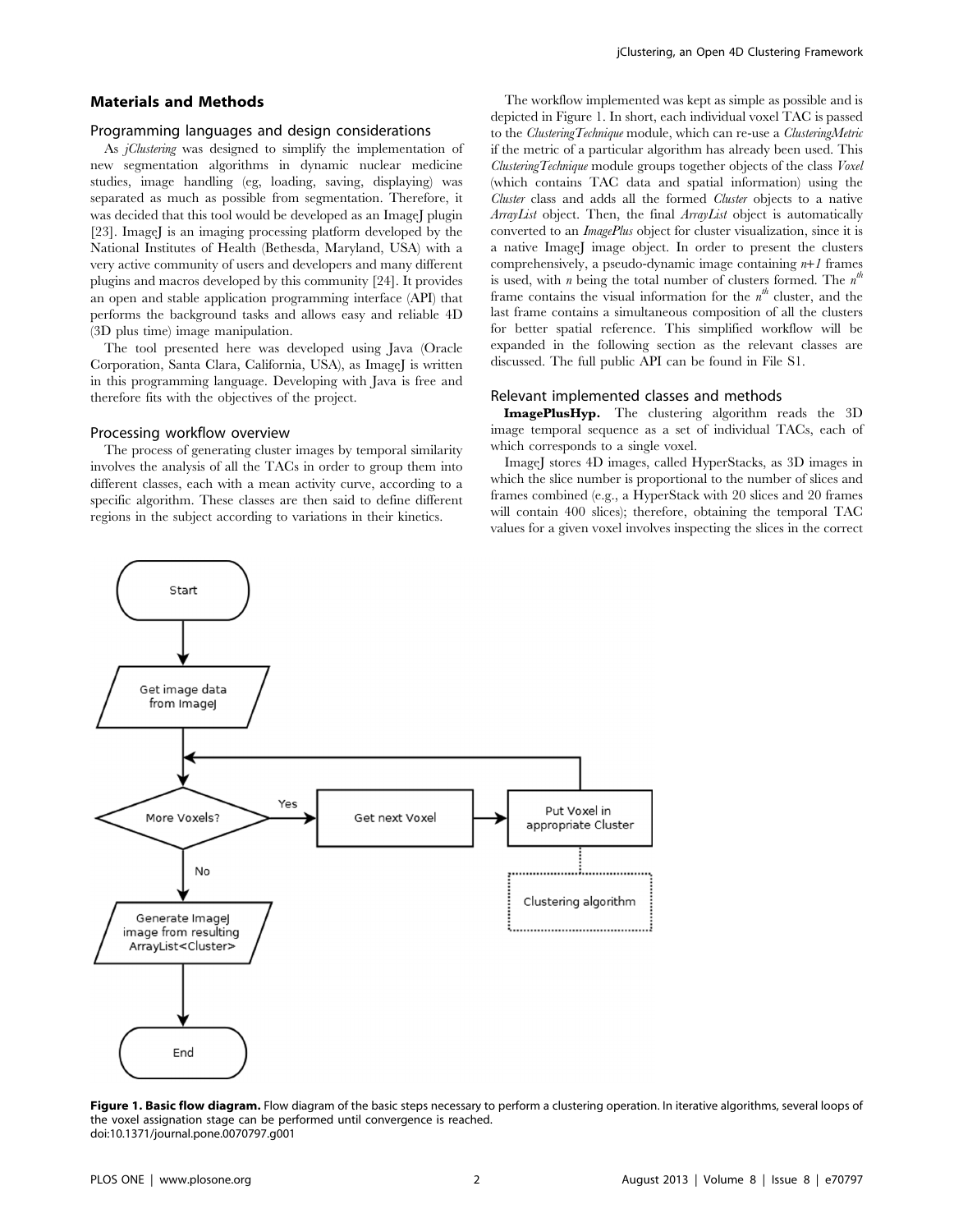order. To simplify this procedure, a wrapping class  $(ImagePlus Hyp)$ was created. This class serves as a proxy interface for the native ImageJ classes *ImagePlus* and *ImageStack*, thus enabling them to be handled efficiently for this TAC extraction task; the developer only needs to provide the coordinates for the desired voxel using the  $getTac(int x, int y, int slice)$  method, and the corresponding TAC will be returned. Furthermore, this class provides an *ImagePlusHypI*terator object that implements an *Iterator* which returns, one by one, all the voxels within the image for convenient use inside loops. The voxel information is contained in a Voxel class that stores a reference to the TAC data as a *double* $\Box$  and the x, y, and *slice* coordinates (the *slice* coordinate can be thought of as a 1-based  $z$ coordinate, or  $z+1$ ), in case the spatial information is needed.

Cluster. The Cluster class represents a grouping of voxels defined by a mean TAC known as a centroid. A Cluster may work in two different ways: either an invariant centroid is generates upon creation of the cluster and serves as a fixed reference or it is modified as new voxels are added to the cluster. This behavior is controlled by the constructor used: Cluster(), Cluster(double  $\iint$  centroid, int x, int y, int slice), and Centroid(Voxel v) create a Cluster object that will modify the centroid with each new addition. Such an approach is valid, given that a Cluster that is created from a single voxel is not using the centroid from a previous Cluster and may therefore be subject to change. Cluster(double  $\iint$  centroid), on the other hand, creates a Cluster with an immutable reference centroid and computes a mean cluster TAC with each addition.

ClusteringTechnique. ClusteringTechnique is an abstract class containing methods that must be implemented by extending classes in order to perform the actual clustering. It is also the main class, and often the only one that an external developer should extend when implementing a new clustering algorithm.

Internally, the tool creates an instance of the chosen extending class and initializes certain internal values so that the object is in a consistent state, including a reference to a ClusteringMetric (if needed), a reference to an initialized but empty  $ArrayList$ that will contain the Cluster objects generated, and a reference to the image data in the form of an  $ImagePlusHyp$ .

The only method that must be implemented is *process()*, which must fill in the  $ArrayList \leq Cluster$  object with the appropriate Cluster objects. Should the algorithm require user input, the makeConfig() method, which returns a JPanel, must also be implemented, although user input is completely optional.

Although the Cluster objects will be automatically shown on screen with the correct formatting, the developer may also show additional images using the ImageJ native methods at this point, if necessary. Also, a String[] object can be filled with additional information; if present, this information will be saved along with the TAC data in the same directory.

ClusteringMetric. In order to promote re-use of code, the ClusteringMetric abstract class was implemented. Some clustering algorithms, such as k-means, group voxels together according to a specific distance, which may be the Euclidean distance, the correlation or covariance scores between two given TACs, or more elaborate metrics such as the Mahalanobis distance. Algorithms such as k-means can benefit from sharing code in the form of a ClusteringMetric, which computes the distance between two given TACs and only needs to be implemented once.

The ClusteringMetric abstract class has only one method that must be extended, namely,  $distance(double \t d, double \t d, b)$ , which computes the distance between these two arrays. As in the previous class, if a configuration dialog is needed, the developer can implement the makeConfig() method.

As some metrics (e.g., the Mahalanobis distance) may need to process initial data (in this case, the covariance matrix for the

image), an  $\dot{m}$  method is provided; for this purpose, the ClusteringMetric objects also contain a reference to enable access to all the image data. This method is called once by the ClusteringTechnique before any call to the distance() method and can be used to initialize the necessary variables.

Figure 2 shows a diagram of the relationships between these classes.

#### Algorithms implemented

In order to provide an example of the capabilities of the framework, several clustering algorithms and metrics were implemented, as follows: k-means [25], k-means++ [26], leaderfollower [17], PCA [11], singular value decomposition (SVD) [25] and ICA [20]. The metrics implemented, which can currently be used by the k-means algorithm, are the Pearson correlation score, pnorm (eg,  $p = 1$  for Manhattan distance and  $p = 2$  for Euclidean distance), and Mahalanobis distance. The Pearson correlation distance is computed as

$$
\rho = \frac{1}{(n-1)\cdot \sigma_a \cdot \sigma_b} \sum_{t} (a(t) - \overline{a}) \cdot (b(t) - \overline{b}) \tag{1}
$$

where  $a(t)$  and  $b(t)$  are the two TACs,  $\overline{a}$  and  $\overline{b}$  are the mean values for those TACs and  $\sigma_a$  and  $\sigma_b$  are the standard deviations. In order to turn the correlation into a distance, the method returns  $distance = 1 - \rho$ .

The generalized p-norm metric is defined as

$$
distance = \left(\sum_{t} |a(t) - b(t)|^p\right)^{\frac{1}{p}}
$$
 (2)

This metric has a configuration panel that allows the user to set the value for the  $p$  parameter (defaults to 2.0, Euclidean distance). Finally, the Mahalanobis distance is defined as

$$
distance = \sqrt{(a-b)^{T} S^{-1} (a-b)}
$$
 (3)

where  $S$  is the covariance matrix for the image; to speed up computation, this matrix is computed just once, using the  $\dot{m}t$ . method.

#### Graphical User Interface (GUI)

A simple GUI was built. It contains three separate tabs: the main configuration tab, the technique configuration tab, and the metric configuration tab (the last two tabs may be empty if no configuration is needed). The main configuration tab makes it possible to select a directory in which to store a text file. This text file stores the values of the TACs for every cluster so that they can be used as input in subsequent analyses. *jClustering* can store this text file in comma- or tab-separated values or in PMOD (PMOD Technologies Ltd., Zurich, Switzerland) format.

ImageJ does not extract each frame duration from the image metadata. This problem was solved by complementing the main interface with a selection button to provide a file containing the frame start and end times in a tab- or space-separated text file with two columns and as many rows as frames. The resulting temporal data, which are essential for kinetic analysis, are stored in the first two columns of the resulting text file that contains the different TACs and can then be entered into a kinetic analysis program such as PMOD.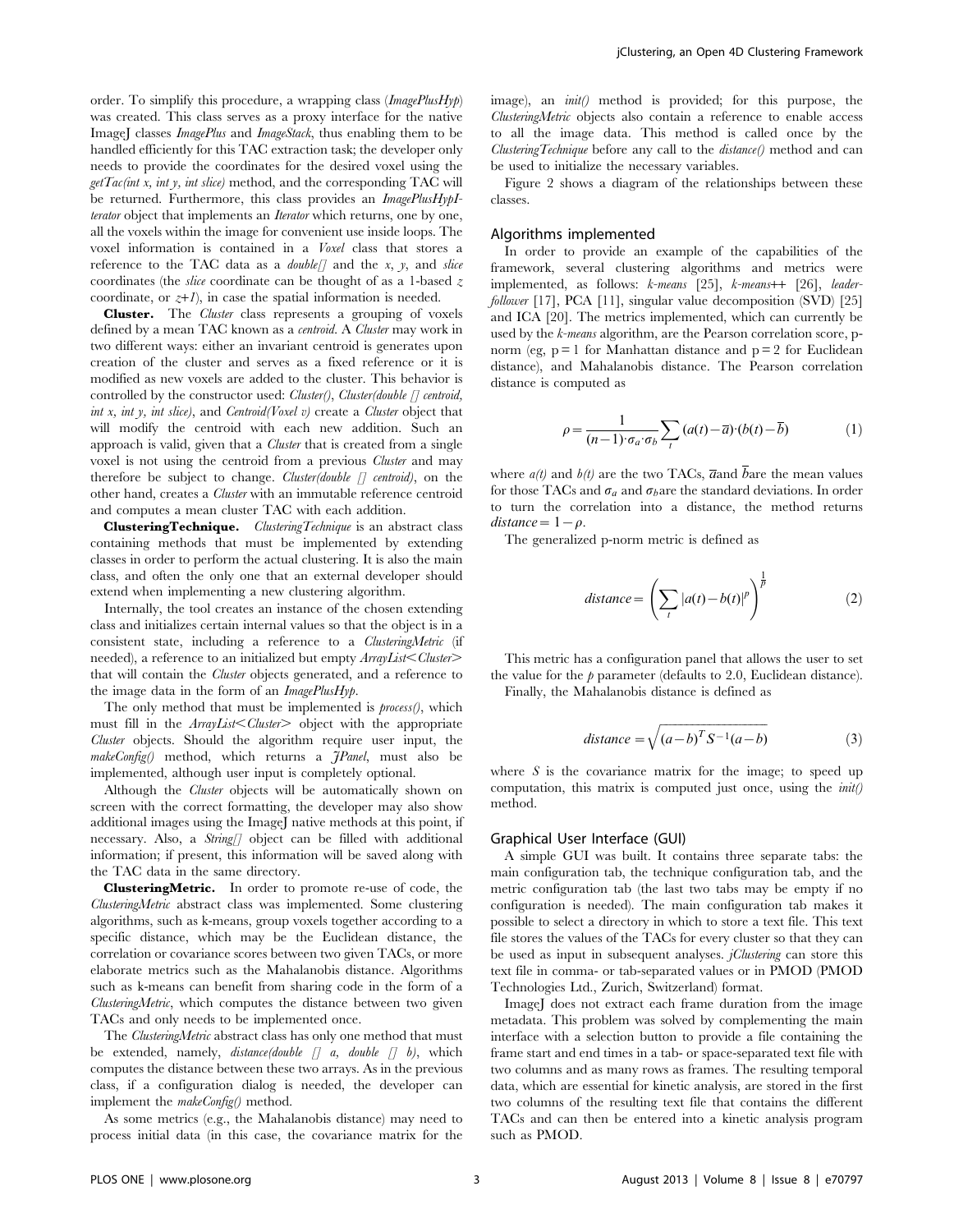

Figure 2. Diagram of the main classes. Only the most relevant classes implemented are included in the diagram. Helper classes (eg, for GUI building or mathematical libraries) are not shown. doi:10.1371/journal.pone.0070797.g002

#### Input image formats

One of the advantages of developing tools for  $Image\tilde{\jmath}$  is that the package manages image I/O. jClustering is able to deal with any image format that  $Image\tilde{\tau}$  can open, provided the contents are a dynamic image, either  $2D +$  time or  $3D +$  time; upon opening a file, the image data is internally assigned to an ImagePlus object that is directly handled by jClustering classes. If the image is static, a warning is shown. The test images used in this paper are stored in either DICOM or Analyze format; in other tests, raw images have been converted to an *Image*<sup>7</sup> HyperStack and processed.

#### Class autodetection

New ClusteringTechnique and ClusteringMetric child classes are automatically detected if they belong to their corresponding packages and are stored in the right directories (jclustering/techniques and jclustering/metrics, respectively) and the necessary GUI elements are updated accordingly. External developers are thus freed from the added burden of having to modify the core jClustering files to add their own classes.

## Licensing

To ensure that third parties are able not only to extend but also to modify and adapt this tool, a free license is the best option. In this case, the source code is licensed using a GNU General Public License (GPL).

Even though development started privately, once a stable release could be provided, all the code was copied to a public git repository available at [27] and all subsequent development was public.

## Installation

jClustering installation is straightforward, considering it has been coded as a plugin for the ImageJ platform. Users need to download the latest jClustering\_.jar file from the download site

[28] and copy it to their *plugins*/directory in their local ImageJ installation. Apache Commons Math and FastICA libraries are also needed; they must be copied in the plugins/jars/directory in their local ImageJ installation. A link to these libraries is provided in the main jClustering page github page.

Once these files have been copied, jClustering can be run from the main ImageJ menu under  $Plugins > Clustering$ .

The source code is provided as a Maven repository, which allows developers to easily create their own projects and compile jClustering into a.jar file.

| <b>A</b> JClustering v1.2.2, image nh3-1-masked_not_dilated.img  |                             |
|------------------------------------------------------------------|-----------------------------|
| <b>Metric</b><br><b>Technique</b><br><b>About</b><br><b>Main</b> |                             |
| Select a technique:                                              | <b>ICA</b><br>$\mathbf{v}$  |
| <b>File saving format:</b>                                       | <b>CSV</b><br>▼             |
| File saving path:                                                | Click here to choose a path |
| Select a time vector file*:                                      | Click here to choose a file |
| Skip noisy voxels:*                                              | V                           |
| Cancel                                                           |                             |

Figure 3. Main program window screenshot. This window allows the user to select the ClusteringTechnique and set several options for data output. The top tabs can be used if the ClusteringTechnique (and its ClusteringMetric, where available) requires input for configuration. As the image is loaded into the plugin upon execution, the original image title is also shown to stress the fact that all the clustering operations will be applied to that image.

doi:10.1371/journal.pone.0070797.g003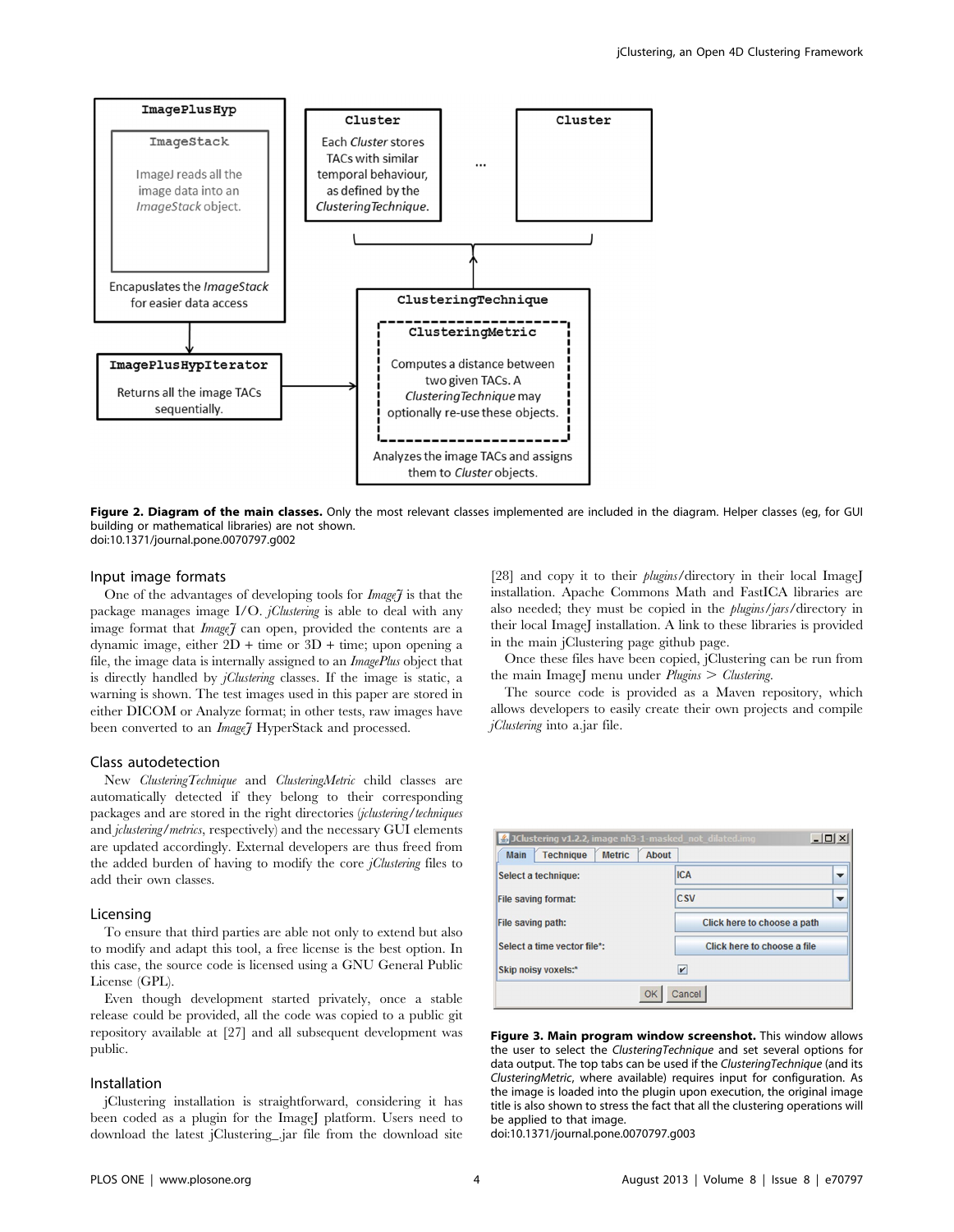## Results

The main program window is shown in Figure 3. The different configuration panels are accessible using the top tabs, thus enabling all the necessary options to be presented in a single window.

Figure 4 shows a segmentation of a dynamic PET study using a  $k$ -means++ algorithm  $(k = 10)$  with Euclidean distance as a metric. The image dimensions are  $128\times128\times47$ , 25 frames, and the total time used in the segmentation is 20.15 seconds. Several principal components from a PCA of this image are shown in Figure 5; a total of 25 principal components were computed in 14.20 seconds. Figure 6 shows a simple segmentation of a dynamic human MRI study with gadolinium as a contrast agent using a grayscale LUT. The image dimensions are  $128\times128\times28$ , 40 frames, and the total processing time is 10.47 seconds.

## Discussion

Although several papers have been published on automatic or semiautomatic dynamic imaging segmentation, very few include or even make available the source code of the algorithms developed. It can be difficult or even impossible to obtain the source code from the authors, as the contact address is no longer valid, the original code has been lost, or the author refuses to deliver it. Obviating the need to trace an author would leave the researcher free to focus on the solution to the problem and not on avoidable distractions. Occasionally, the source code can be obtained, only to discover that it has been implemented in a programming language that requires a fee for use. The development and publishing of an open platform that addresses this particular drawback makes sense not only from the point of view of offering a standard tool for free development, but also because it encourages code sharing and publication, which creates numerous advantages [22,29], including the possibility of receiving code reviews from third parties that can disclose previously undetected bugs.

Furthermore, publication of the source code for a new algorithm would help researchers to compare methods without



Figure 5. PCA result example showing additional images. Three principal components resulting from applying PCA to the same study as the one used to generate Figure 4. They have been chosen to represent the myocardium (left), blood pool (center) and right ventricle (right). These images are shown during the process() method execution, prior to displaying the final clusters. doi:10.1371/journal.pone.0070797.g005

having to re-implement each one using hard copy, which is a slow and error-prone process that could require further programming expertise. It would be better if algorithms could be executed in a common segmentation platform such as the one presented here.

jClustering addresses these issues by providing a free and open clustering framework for effortless implementation of new clustering algorithms (see File S2 for a simple example). As image-handling is delegated to ImageJ, new functionalities can be implemented using the remaining structure.

jClustering works in the Windows, Linux, and Macintosh operating systems. It does not use machine-dependent code or libraries and runs on the same platforms as ImageJ.

In this paper, *jClustering* is presented using dynamic studies in the context of nuclear medicine. However, Figure 5 (a successfully segmented dynamic perfusion brain study using magnetic resonance imaging) illustrates how this tool can be used with any kind of temporal image sequence.

jClustering is subject to a series of limitations. For instance, it cannot perform fuzzy clustering, in which every voxel is assigned a probability of belonging to a given cluster. All the segmentations performed with the current structure and class hierarchy associate



**Figure 4. k-means** ++ **result example.** Clustering results for a <sup>13</sup>NH<sub>3</sub> pig study using a k-means ++ algorithm (k = 10). The myocardium, the right ventricle, the left ventricle, and the lungs are clearly delineated. The activity curves for some relevant regions (right ventricle, left ventricle, and myocardium; right panel) are plotted from the text file stored by *jClustering* after segmentation. The left image shows the last frame of the pseudodynamic structure generated to display the results. The value of each voxel in this image contains the cluster number that contains said voxel. Each frame before the last one displays only the voxels that belong to that cluster number. doi:10.1371/journal.pone.0070797.g004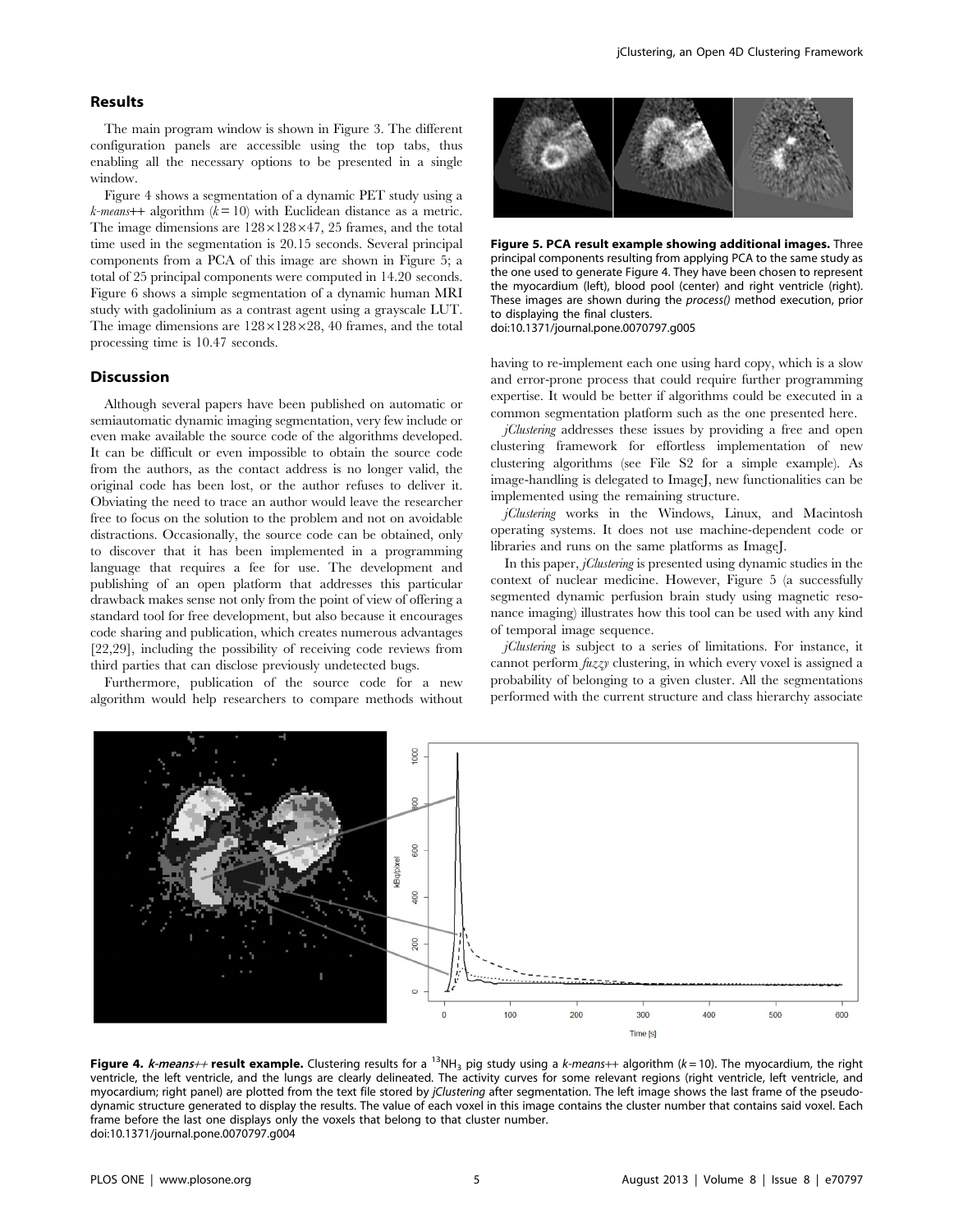

Figure 6. Example of the tool applied to a dynamic magnetic resonance study. Clustering results for a dynamic MRI study using gadolinium as a contrast agent in a human subject. A lesion can be seen clearly at the bottom of the image. In this case, the full image screen is shown to highlight the ImageJ frame and the dynamic image controls that allow the user to switch between the different classes or, as in this case, a last frame containing all the classes, each with a different gray level.

doi:10.1371/journal.pone.0070797.g006

a voxel with a region in a deterministic way, although it would be possible to implement the necessary changes to allow fuzzy clustering to work within this framework. This first approach allows some of the most common clustering algorithms, such as kmeans, to be implemented. This drawback is in part mitigated with the possibility of generating additional information, both in image and text form, during the clustering operation (see Figure 5, for example).

#### References

- 1. Krivokapich J, Smith GT, Huang SC, Hoffman EJ, Ratib O, et al. (1989) 13N ammonia myocardial imaging at rest and with exercise in normal volunteers. Quantification of absolute myocardial perfusion with dynamic positron emission tomography. Circulation 80: 1328–1337. Available: http://circ.ahajournals. org/content/80/5/1328.abstract.
- 2. Croteau E, Lavallée E, Labbe SM, Hubert L, Pifferi F, et al. (2010) Image derived input function in dynamic human PET/CT: methodology and validation with 11C-acetate and 18F-fluorothioheptadecanoic acid in muscle and 18F-fluorodeoxyglucose in brain. European journal of nuclear medicine and molecular imaging 37: 1539–1550. Available: http://www.pubmedcentral.nih. gov/articlerender.fcgi?artid = 2914861&tool = pmcentrez&rendertype = abstract. Accessed 2010 Nov 10.
- 3. Sundaram S, Freedman N (2004) Simplified kinetic analysis of tumor 18F-FDG uptake: a dynamic approach. Journal of Nuclear Medicine 45: 1328–1333. Available: http://jnm.snmjournals.org/cgi/content/abstract/45/8/1328. Accessed 2011 May 25.
- 4. Lortie M, Beanlands RSB, Yoshinaga K, Klein R, Dasilva JN, et al. (2007) Quantification of myocardial blood flow with 82Rb dynamic PET imaging. European journal of nuclear medicine and molecular imaging 34: 1765–1774. Available: http://www.ncbi.nlm.nih.gov/pubmed/17619189. Accessed 2012 Apr 10.
- 5. Flotats A, Bravo PE, Fukushima K, Chaudhry MA, Merrill J, et al. (2012) (82)Rb PET myocardial perfusion imaging is superior to (99m)Tc-labelled agent

Furthermore, *jClustering* cannot obtain the temporal information from the image metadata, which is a fundamental parameter for kinetic analysis. These data must be extracted from the image header, if present, by the user and stored in a text file.

jClustering works for ImageJ versions posterior to 1.46r, although it is not ready for the new ImageJ2 branch, which is expected to finish beta testing in June 2014. We decided to use the regular ImageJ distribution, which is currently the most widely used, has a stable application programming interface (API), and will be maintained for years to come.

The current version (1.2.2 at the time of writing) provides a stable API and already contains implementations of k-means, kmeans++, leader-follower, ICA, PCA and SVD applied to image segmentation, although more methods should and will be added; hence the development of jClustering, a common platform for processing of clusters in dynamic medical imaging.

## Conclusion

jClustering is an open framework for the implementation of dynamic imaging segmentation algorithms. It uses  $Image\bar{f}$  capabilities to open, save, and display images, leaving the developer with the task of implementing new algorithms. Its source code has been made public under a free software license (GNU GPL) and is available, along with documentation and a link to binary releases, at [27].

## Supporting Information

File S1 Public API for jClustering version 1.2.2.  $(ZIP)$ 

File S2 Example of simple ClusteringTechnique class. (DOCX)

## Acknowledgments

The authors wish to thank Wayne Rasband from the NIH and Johannes Schindelin from LOCI at the University-Wisconsin Madison for the help provided during the development of this tool.

## Author Contributions

Conceived and designed the experiments: JMM JJV. Contributed reagents/materials/analysis tools: JMM CGV JP MD JJV. Wrote the paper: JMM JJV.

SPECT in patients with known or suspected coronary artery disease. European journal of nuclear medicine and molecular imaging. Available: http://www. ncbi.nlm.nih.gov/pubmed/22648514. Accessed 2012 Jun 6.

- 6. Valenta I, Schindler TH (2012) (82)Rb PET/CT: entering a new area of myocardial perfusion imaging? European journal of nuclear medicine and molecular imaging 39: 1231–1232. Available: http://www.ncbi.nlm.nih.gov/ pubmed/22652982. Accessed 2012 Jun 5.
- 7. Gunn RN, Gunn SR, Turkheimer FE, Aston JAD, Cunningham VJ (2002) Positron Emission Tomography Compartmental Models: A Basis Pursuit Strategy for Kinetic Modeling. Journal of Cerebral Blood Flow & Metabolism 22: 1425–1439. Available: http://www.nature.com/jcbfm/journal/v22/n12/ abs/9591337a.html. Accessed 2012 Mar 5.
- 8. Prieto E, Lecumberri P, Pagola M, Gómez M, Bilbao I, et al. (2012) Twelve automated thresholding methods for segmentation of PET images: a phantom study. Physics in medicine and biology 57: 3963–3980. Available: http://www. ncbi.nlm.nih.gov/pubmed/22647928. Accessed 2012 Jun 5.
- 9. Wong K-P, Feng D, Meikle SR, Fulham MJ (2002) Segmentation of dynamic PET images using cluster analysis. IEEE Transactions on Nuclear Science 49: 200–207. Available: http://ieeexplore.ieee.org/xpl/freeabs\_all. jsp?arnumber = 998752. Accessed 2010 Nov 10.
- 10. Razifar P, Engler H, Ringheim A, Estrada S, Wall A, et al. (2009) An automated method for delineating a reference region using masked volumewise principalcomponent analysis in 11C-PIB PET. Journal of nuclear medicine technology